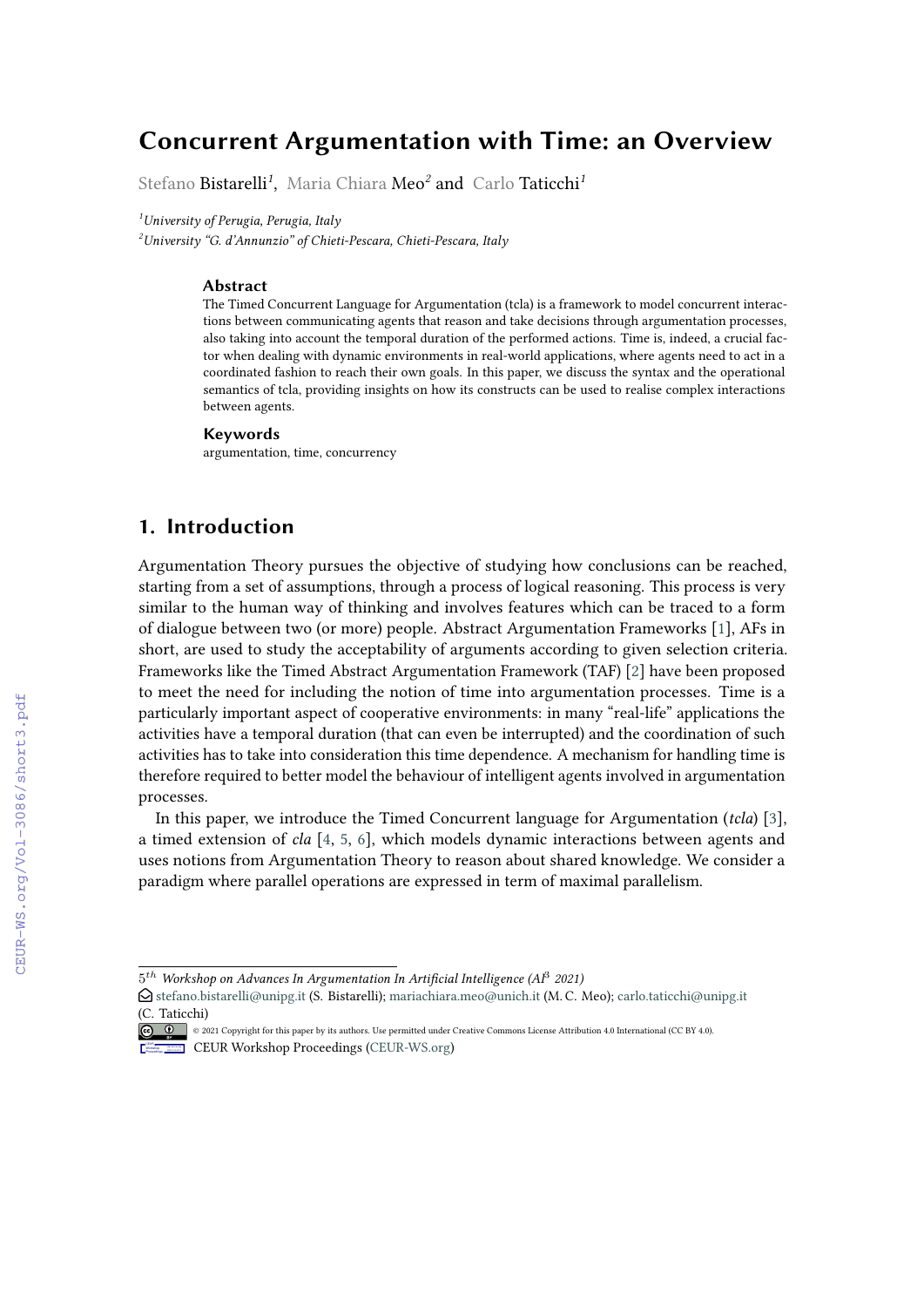### **2. Argumentation Theory**

Argumentation Theory aims to understand and model the human natural fashion of reasoning, allowing one to deal with uncertainty in non-monotonic (defeasible) reasoning. In his seminal paper [\[1\]](#page-4-0), Dung defines the building blocks of abstract argumentation.

**Definition 1 (AFs).** *Let be the set of all available arguments[1](#page-1-0) , that we call "universe". An Abstract Argumentation Framework is a pair*  $\langle Arg, R \rangle$  *where*  $Arg \subseteq U$  *is a set of adopted arguments* and  $R$  is a binary relation on  $Arg$ .

For two arguments  $a, b \in Arg$ , the notation  $(a, b) \in R$  represents an attack directed from  $a$  against  $b$ . Acceptability of arguments is then computed through methodologies like the reinstatement labelling presented in [\[7\]](#page-4-1), starting from attack relations in the framework.

**Definition 2 (Reinstatement labelling).** Let  $F = \langle Arg, R \rangle$  be an AF and consider the set *of labels*  $\mathbb{L} = \{\text{in}, \text{out}, \text{undec}\}\$ . A labelling of F is a total function  $L : Arg \to \mathbb{L}$ . We define  $in(L) = {a \in Arg \mid L(a) = in}, out(L) = {a \in Arg \mid L(a) = out}$  and  $undec(L) = {a \in Arg \mid L(a) = in}$  $Arg \mid L(a) =$  undec}. We say that L is a reinstatement labelling if and only if it satisfies the *following:*

•  $\forall a \in Arg : a \in in(L) \iff \forall b \in Arg \mid (b, a) \in R : b \in out(L)$ 

•  $\forall a \in Arg : a \in out(L) \iff \exists b \in Arg \mid (b, a) \in R \land b \in in(L)$ 

A labelling-based semantics [\[8\]](#page-4-2) associates with an AF a subset of all the possible labellings. In Figure [1](#page-1-1) we show an example of reinstatement labelling on an AF in which arguments  $a$  and c highlighted in green are in, red ones (b and d) are out, and the yellow argument  $e$  (that attacks itself) is undec.

<span id="page-1-1"></span>

**Figure 1:** Example of reinstatement labelling.

Given a labelling  $L$ , it is possible to identify a correspondence with the extension-based semantics [\[8\]](#page-4-2). In particular, the set of in arguments coincides with a complete extension, while other semantics can be obtained through restrictions (as shown in Table 1 of [\[7\]](#page-4-1)). In the following, we use  $L \in S_{\sigma}(F)$  to denote a labelling L corresponding to an extension of the semantics  $\sigma$ . Besides computing a labelling for a certain semantics  $\sigma$ , one of the most common tasks performed on AFs is to verify whether an argument  $a$  has a certain label  $l$  in some labelling (credulous test) or in all labellings (sceptical test).

<span id="page-1-0"></span><sup>&</sup>lt;sup>1</sup>The set  $U$  is not present in the original definition by Dung and we introduce it for our convenience.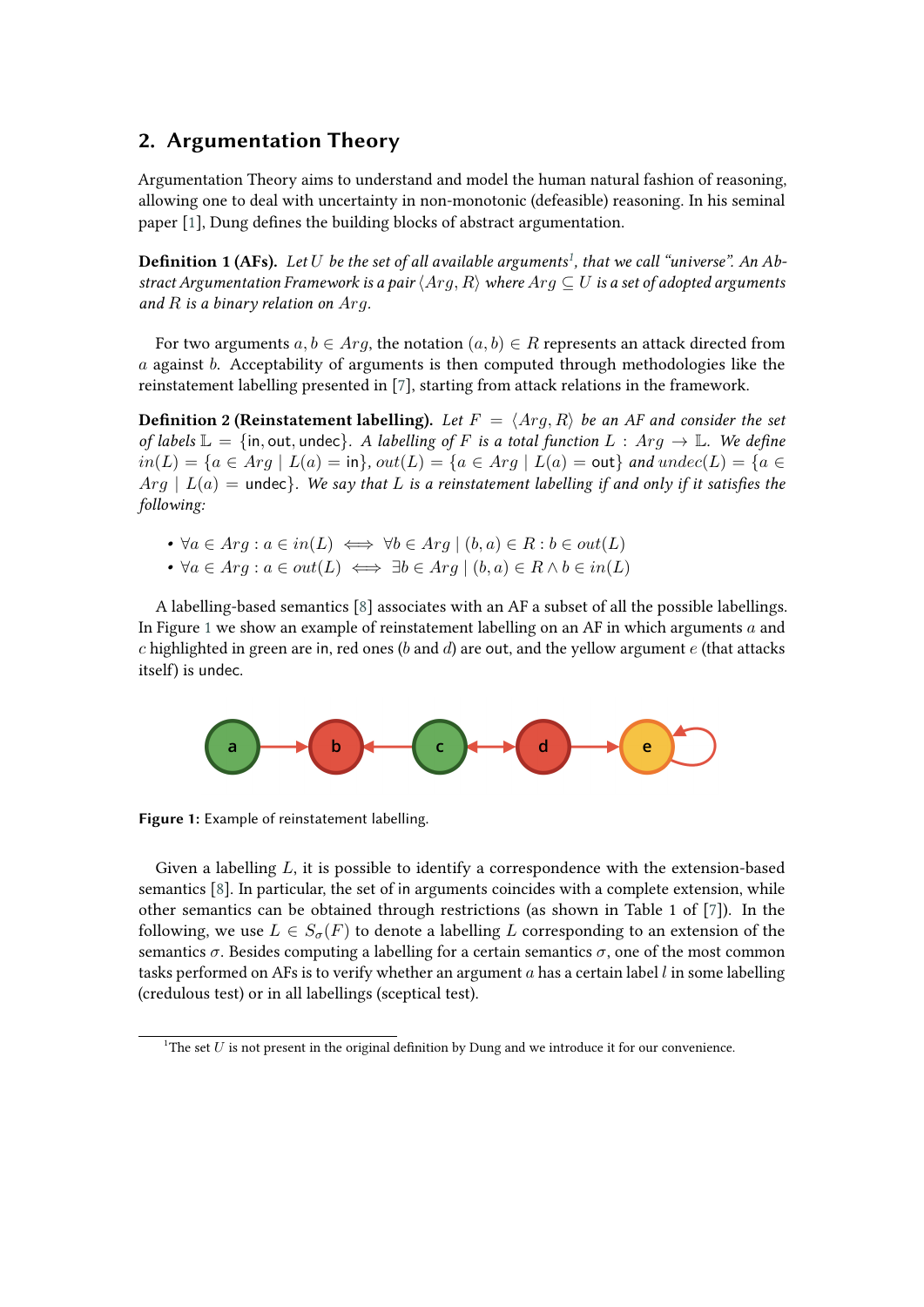### **3. tcla Syntax and Semantics**

The syntax of *tcla* is presented in Table [1,](#page-2-0) where  $P$ ,  $C$ ,  $A$  and  $E$  denote a generic process, a sequence of procedure declarations (or clauses)<sup>[2](#page-2-1)</sup>, a generic agent and a generic guarded agent, respectively. In Table [2,](#page-3-0) then, we give the definitions for the transition rules.

#### <span id="page-2-0"></span>**Table 1** *tcla* syntax.

| $P ::= C.A, C ::= C.C$                                                                                                                                          |
|-----------------------------------------------------------------------------------------------------------------------------------------------------------------|
| $A ::= success \mid failure \mid add(Arg, R) \rightarrow A \mid rmv(Arg, R) \rightarrow A \mid E \mid A  A$                                                     |
| $E ::= check_t(Arg, R) \rightarrow A \mid c-test_t(a, l, \sigma) \rightarrow A \mid s-test_t(a, l, \sigma) \rightarrow A \mid E + E \mid E + P \mid E \mid G E$ |

Communication between *tcla* agents is implemented via shared memory, similarly to *cla* [\[5\]](#page-4-3) and CC [\[9\]](#page-4-4). In the following, we denote by  $\mathcal E$  the class of guarded agents and by  $\mathcal E_0$  the class of guarded agents such that all outermost guards have  $t = 0$ . Suppose we have an agent A whose knowledge base is represented by a framework  $F = \langle Arg, R \rangle$ . An  $add(Arg', R')$  action performed by the agent results in the addition of a set of arguments  $Arg' \subseteq U$  (where U is the universe) and a set of relations  $R'$  to  $F$ . When performing an addition, (possibly) new arguments are taken from  $U \setminus Arg$ . Intuitively,  $\text{rmv}(Arg, R)$  allows to specify arguments and/or attacks to be removed from the knowledge base. The removal of an argument from an AF also involves removing all attack relations outgoing from and incoming to that argument, thus making  $F$  preserve the structure of an AF.

The  $c\text{-}test_t(a, l, \sigma) \rightarrow A$ ,  $s\text{-}test_t(a, l, \sigma) \rightarrow A$  and  $check_t(Arg, R) \rightarrow A$  constructs are explicit timing primitives that allow for the specification of timeouts. The operator  $check_t(Arg', R')$ (rules Ch (1)-(3) in Table [2\)](#page-3-0) realises a timed construct and is used to verify whether, in a given time interval, the specified arguments and attacks are contained in the knowledge base, without introducing any further change. If  $t > 0$  and the check is positive, the operation succeeds and the agent  $check_t(Arg', R') \to A$  can perform the subsequent action (rule Ch (1)). If  $t > 0$  but the check is not satisfied, then the control is repeated at the next time instant and the value of the counter  $t$  is decreased (rule Ch (2)). Axiom Ch (3) shows that, if the timeout is exceeded, i.e., the counter  $t$  has reached the value of  $0$ , then the process  $check_t(Arg', R') \rightarrow A$  fails. The rules for credulous tests CT (1)-(3) and sceptical tests ST (1)-(3) in Table [2](#page-3-0) require the specification of an argument  $a \in Arg$ , a label  $l \in \{in, \text{out}, \text{undec}\}\$ and a semantics  $\sigma$  [\[1\]](#page-4-0).  $c\text{-}test<sub>t</sub>(a, l, \sigma)$ succeeds if there exists at least one extension of  $S_{\sigma}(F)$  whose labelling L is such that  $L(a) = l$ , while s-test<sub>t</sub>(a, l,  $\sigma$ ) succeeds if a is labelled l in all possible labellings  $L \in S_{\sigma}(F)$ .

The operator  $+p$  (If (1)-([2\)](#page-3-0) in Table 2) is left-associative and realises an if-then-else construct: if we have  $E_1 +_P E_2$  (with  $E_1, E_2 \in \mathcal{E}$ ) and the guards of  $E_1$  succeed, than  $E_1$  is chosen over  $E_2$ . In order for  $E_2$  to be selected, it has to be the only one such that its guards succeed and will be selected only after  $E_1$  fails. If the guards of  $E_1$  do not fail, the execution can either move to any consequent agent  $A_1$  which does not belong to  $\mathcal E$ , or proceed with  $E'_1 +_P E_2 \in \mathcal E$ .

<span id="page-2-1"></span><sup>&</sup>lt;sup>2</sup>Note that infinite sequences of procedure declarations are also allowed.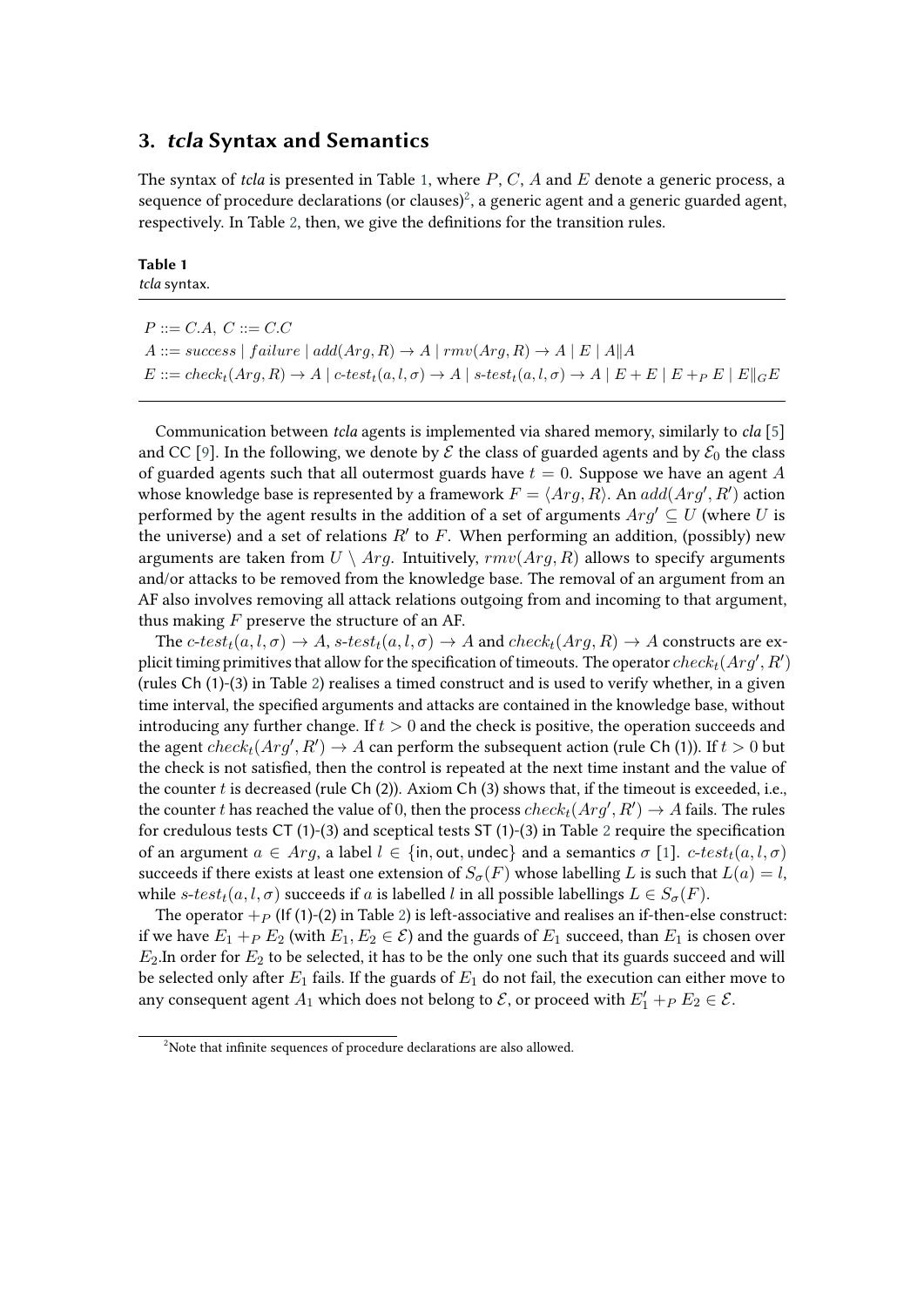#### <span id="page-3-0"></span>Table 2 tcla operational semantics.

$$
\langle add(Arg', R') \to A, \langle Arg, R \rangle \rangle \longrightarrow \langle A, \langle Arg \cup Arg', R \cup R'' \rangle \rangle
$$
  
with  $R'' = \{(a, b) \in R' \mid a, b \in Arg \cup Arg'\}$ 

$$
\langle rmv(Arg', R') \to A, \langle Arg, R \rangle \rangle \longrightarrow \langle A, \langle Arg \setminus Arg', R \setminus \{R' \cup R''\} \rangle \rangle
$$
  
with  $R'' = \{(a, b) \in R \mid a \in Arg' \vee b \in Arg'\}$ 

$$
\frac{Arg' \subseteq Arg \land R' \subseteq R \quad t > 0}{\langle check_t(Arg', R') \to A, \langle Arg, R \rangle \rangle \longrightarrow \langle A, \langle Arg, R \rangle \rangle} \tag{Ch(1)}
$$

$$
\frac{Arg' \not\subseteq Arg \lor R' \not\subseteq R \quad t > 0}{\langle check_t(Arg', R') \to A, \langle Arg, R \rangle \rangle \longrightarrow \langle check_{t-1}(Arg', R') \to A, \langle Arg, R \rangle \rangle} \qquad \text{Ch (2)}
$$

$$
\langle check_0(Arg', R') \to A, F \rangle \longrightarrow \langle failure, F \rangle
$$
 Ch (3)

$$
\frac{\exists L \in S_{\sigma}(F) \mid l = L(a) \quad t > 0}{\langle c\text{-}test_t(a, l, \sigma) \to A, F \rangle \longrightarrow \langle A, F \rangle}
$$
 CT (1)

$$
\frac{\forall L \in S_{\sigma}(F). l \neq L(a) \quad t > 0}{\langle c\text{-}test_t(a, l, \sigma) \to A, F \rangle} \qquad \qquad \text{CT (2)}
$$

$$
\langle c\text{-}test_0(a, l, \sigma) \to A, F \rangle \longrightarrow \langle failure, F \rangle \tag{CT (3)}
$$

$$
\frac{\forall L \in S_{\sigma}(F).l = L(a) \quad t > 0}{\langle s\text{-}test_t(a, l, \sigma) \to A, F \rangle \longrightarrow \langle A, F \rangle} \quad \text{ST (1)}
$$

$$
\frac{\exists L \in S_{\sigma}(F) \mid l \neq L(a) \quad t > 0}{\langle s\text{-}test_t(a, l, \sigma) \to A, F \rangle} \quad \text{ST (2)}
$$

$$
\langle s\text{-}test_0(a, l, \sigma) \longrightarrow A, F \rangle \longrightarrow \langle failure, F \rangle \qquad \qquad \text{ST (3)}
$$

$$
\frac{\langle E_1, F \rangle \longrightarrow \langle A_1, F \rangle, \quad E_1 \notin \mathcal{E}_0, \ A_1 \notin \mathcal{E}}{\langle E_1 + P E_2, F \rangle \longrightarrow \langle A_1, F \rangle} \qquad \qquad \text{If (1)}
$$

$$
\frac{\langle E_1, F \rangle \longrightarrow \langle E_1', F \rangle, E_1 \notin \mathcal{E}_0, E_1' \in \mathcal{E} \qquad E_1 \in \mathcal{E}_0, \langle E_2, F \rangle \longrightarrow \langle A_2, F \rangle}{\langle E_1 +_P E_2, F \rangle \longrightarrow \langle E_1' +_P E_2, F \rangle} \qquad \text{If (2)}
$$

$$
\frac{\langle E_1, F \rangle \longrightarrow \langle A_1, F \rangle, \langle E_2, F \rangle \longrightarrow \langle A_2, F \rangle, E_1, E_2 \notin \mathcal{E}_0, A_1 \notin \mathcal{E} \langle E_1 | G E_2, F \rangle \longrightarrow \langle A_1 | A_2, F \rangle}{{\langle E_1 | G E_2, F \rangle \longrightarrow \langle A_1 | A_2, F \rangle}}
$$
 GP (1)

$$
\frac{\langle E_1, F \rangle \longrightarrow \langle E_1', F \rangle, \langle E_2, F \rangle \longrightarrow \langle E_2', F \rangle, \quad E_1, E_2 \notin \mathcal{E}_0, \quad E_1', E_2' \in \mathcal{E} \quad \langle E_1 \|_G E_2, F \rangle \longrightarrow \langle E_1' \|_G E_2', F \rangle} \qquad \text{GP (2)}
$$

$$
\frac{E_1 \in \mathcal{E}_0, \langle E_2, F \rangle \longrightarrow \langle A_2, F \rangle}{\langle E_1 \| G E_2, F \rangle \longrightarrow \langle A_2, F \rangle}
$$
 GP (3)

$$
\frac{\langle A_1, F \rangle \longrightarrow \langle A'_1, F' \rangle, \ \langle A_2, F \rangle \longrightarrow \langle A'_2, F'' \rangle}{\langle A_1 || A_2, F \rangle \longrightarrow \langle A'_1 || A'_2, *(F, F', F'') \rangle}
$$
 Pa

$$
\frac{\langle E_1, F \rangle \longrightarrow \langle A_1, F \rangle, E_1 \notin \mathcal{E}_0, A_1 \notin \mathcal{E}}{\langle E_1 + E_2, F \rangle \longrightarrow \langle A_1, F \rangle} \qquad \frac{E_1 \in \mathcal{E}_0, \langle E_2, F \rangle \longrightarrow \langle A_2, F \rangle}{\langle E_1 + E_2, F \rangle \longrightarrow \langle A_2, F \rangle} \qquad \text{ND (1)}
$$

$$
\frac{\langle E_1, F \rangle \longrightarrow \langle E_1', F \rangle, \langle E_2, F \rangle \longrightarrow \langle E_2', F \rangle, \quad E_1, E_2 \notin \mathcal{E}_0, \quad E_1', E_2' \in \mathcal{E} \quad \text{(D)} (2)}{\langle E_1 + E_2, F \rangle \longrightarrow \langle E_1' + E_2', F \rangle}
$$